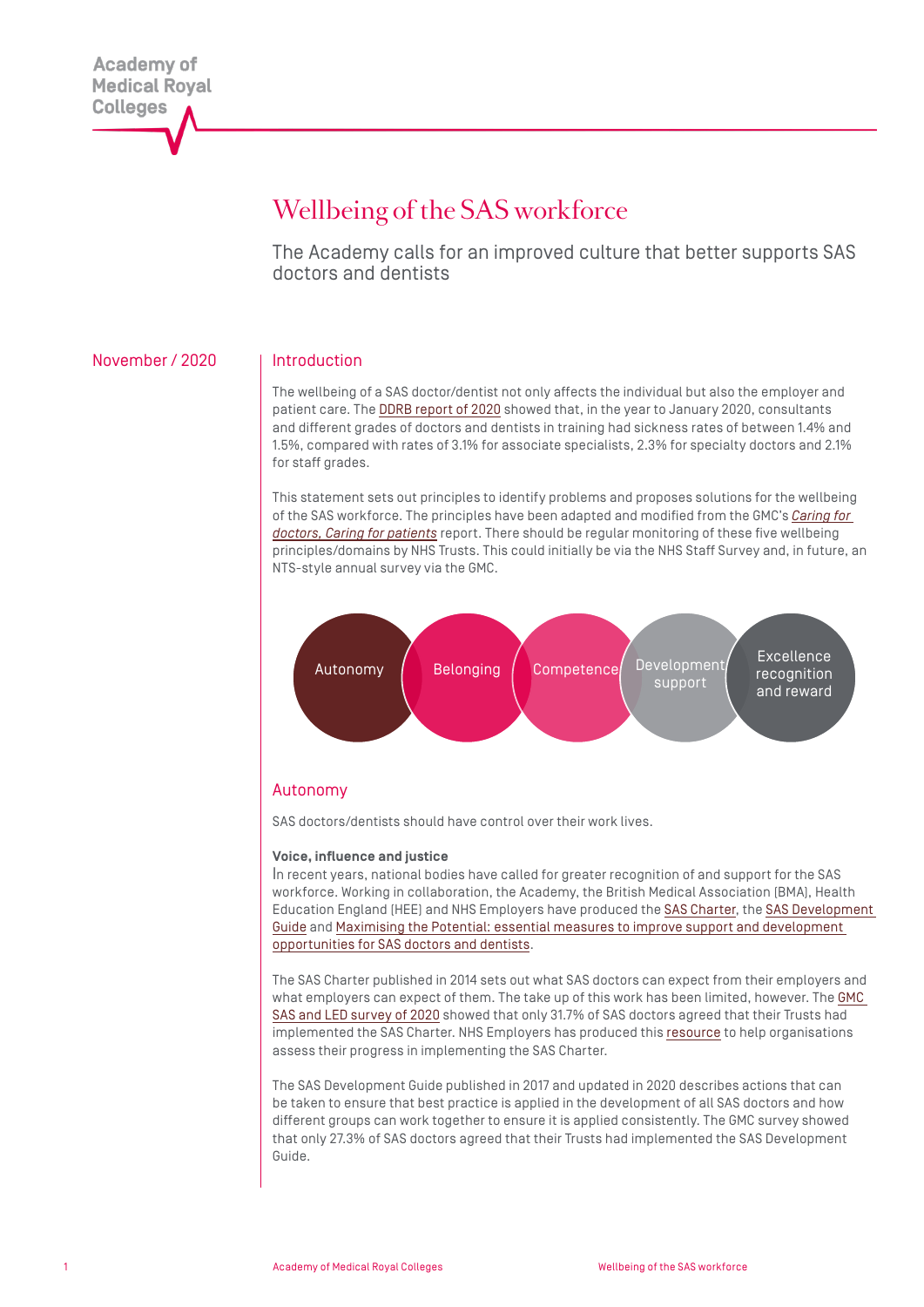#### **Recommendations:**

- Existing national surveys like the NHS Staff Survey should be promoted to SAS doctors/ dentists so the needs and views of the SAS workforce are better understood and, over time, a regular annual survey by the GMC should be developed.
- NHS Employers should inform individual NHS Trusts of any national papers and surveys produced of relevance to SAS doctors/dentists and encourage implementation of necessary actions and best practice demonstrated in these documents at local level.

#### **Work conditions**

The GMC survey showed that around half (55.8%) of SAS doctors agreed that their working environment was supportive and that a third (35.8%) felt that they were not always treated fairly. The [RCP SAS survey of 2018](https://www.rcplondon.ac.uk/projects/outputs/sas-physicians-survey-2018) showed that 17% of SAS felt their job always or often got them down and 31% said they always or often worked under excessive pressure. The survey further showed that only 39% of associate specialists and 36% of other SAS grades said they would recommend the role to a junior doctor and only 56% of associate specialists and 45% of other SAS grades would still become an SAS doctor if they could turn back time.

SAS doctors/dentists are contractually entitled to job plans which are mutually agreed and relevant to their roles. The GMC survey showed that 79.9% SAS doctors had an agreed job plan and 20% of SAS doctors had no job planning meeting in the past year. The RCP SAS survey showed that 28% had no job planning meeting in the past year, and 10% had not had one in the last 3 years.

#### **Recommendation:**

— NHS Improvement, NHS Employers and the BMA/British Dental Association (BDA) should work together with individual NHS Trusts to ensure that an annual job planning process for SAS doctors/dentists is implemented.

The RCP SAS survey showed that 87% of SAS doctors had an appraisal in the last year, but almost a quarter (23%) said their hospital didn't provide the data required as part of the supporting information, and a similar number (24%) didn't have sufficient time to plan. The GMC survey showed that only 40.07% of SAS doctors felt that their Trusts had implemented SAS appraisal guidance and worryingly 27.7% of SAS doctors were not even aware of this guidance.

#### **Recommendation:**

— NHS Trusts should have the required arrangements in place to ensure that all SAS doctors/ dentists are given appropriate inductions on the Trust appraisal process; have an annual appraisal with a trained appraiser; are supported through the revalidation process, and have time allocated for this activity.

#### **Work schedules and rotas**

The Royal College of Obstetricians and Gynaecologists [Later Career and Retirement report \(2020\)](https://www.rcog.org.uk/globalassets/documents/careers-and-training/workplace-and-workforce-issues/later-career-report/later-career-retirement-report.pdf) showed that 76% of SAS and LED do on call work and were more likely than consultants to be resident when working on call. Workforce data from other specialties shows a similar picture. There is a significant burden of out-of-hours work carried by SAS clinicians, particularly in acute specialties, without any system-wide recommendations setting limits on out-of-hours work. Where job plans are dominated by out-of-hours work, the development of professional and meaningful team relationships is impeded and personal development severely restricted, to the detriment of patient care. The effects of shift work and irregular working hours on mental and physical health are well known.

The GMC survey showed that 62.8% of SAS doctors have been practising medicine for more than 15 years. The age profile of the SAS workforce mirrors that of the consultant workforce, but the scheduled work profile often mirrors that of usually much younger doctors in training. The effects of aging and impaired physical health on performance and stamina need to be taken into account as doctors progress in their careers, irrespective of grade.

The RCOG report further showed that 31% of SAS and LED expected to retire before the age of 63 years. The DDRB report of 2020 noted that NHS England/Improvement said that Trusts were concerned that the growing number of SAS doctors and dentists that are eligible for retirement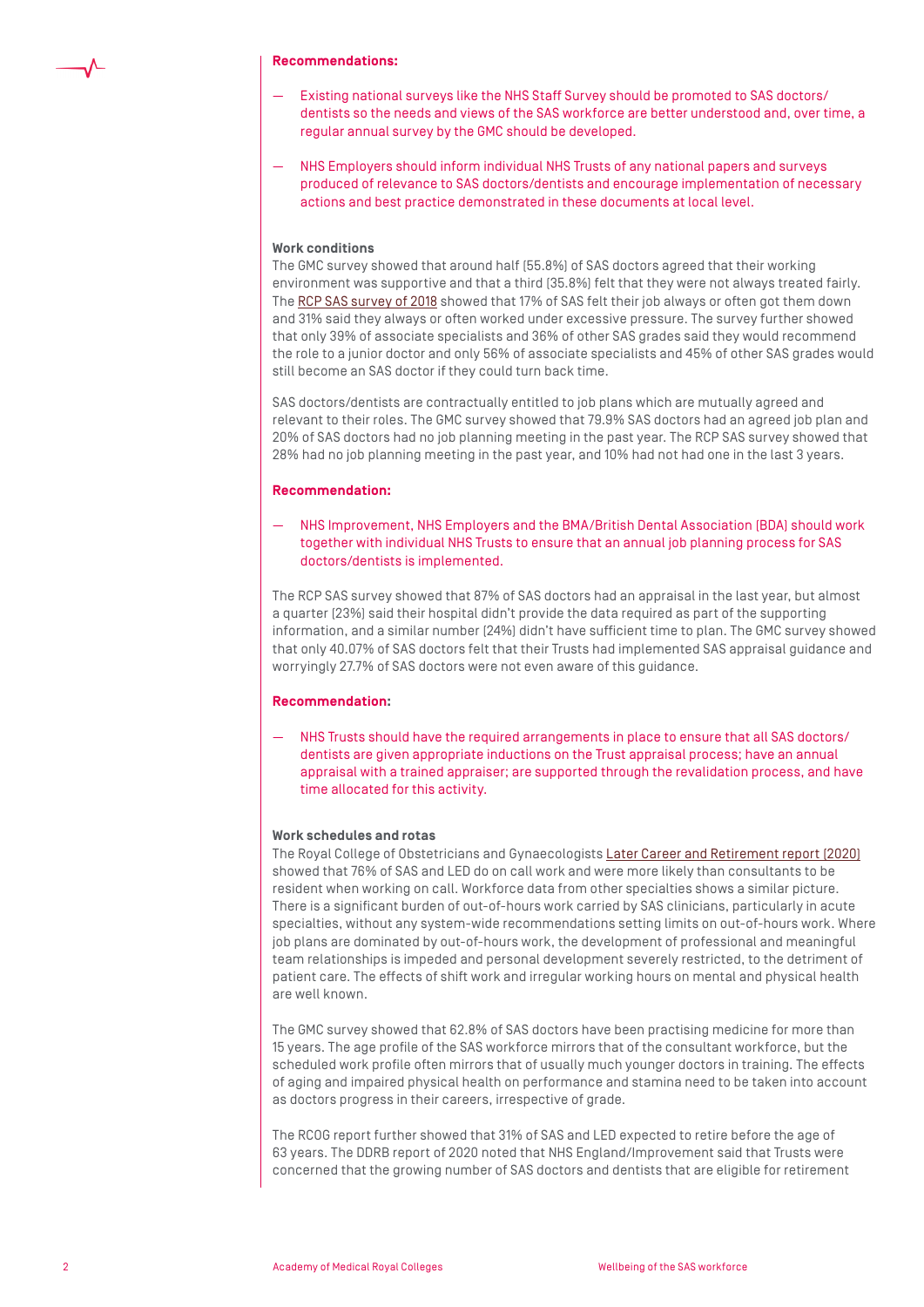

may exacerbate workforce shortages in the coming years and it was necessary to make SAS roles more attractive. The transition of SAS clinicians from purely direct clinical care to a career which has extended roles in education, research and leadership is one way to improve working life and avoid premature loss of an experienced senior medical workforce. The grade needs to evolve from a purely clinical role to a meaningful and progressive career.

#### **Recommendations:**

- NHS Employers and relevant stakeholders should develop and support job planning guidance for SAS doctors/dentists that recognises the benefits of a balance in favour of regular hours over irregular out-of-hours work for doctors/dentists' health and wellbeing as well as for patient safety
- The stakeholders also need to consider different working patterns and responsibilities as these doctors/dentists age to prevent premature loss of an experienced workforce from the NHS. In this regard, SAS doctors/dentists' needs are no different to that of their consultant colleagues.

# Belonging

SAS doctors/dentists should be connected to local and national organisations, so they feel valued.

### **Team working**

Medicine relies on mutually supportive teams. The GMC survey found that 22.5% of SAS doctors reported no induction, 13% did not feel like a valued member of the team and 24.7% were not given the opportunity to participate in decisions at work. The GMC [Fair to refer?](https://www.gmc-uk.org/-/media/documents/fair-to-refer-report_pdf-79011677.pdf) report has noted the lack of network and local support at Trust level for SAS doctors. The RCP SAS survey showed that only 27% of SAS doctors had mentors.

The majority of SAS doctors have obtained their primary medical qualification abroad. They therefore need appropriate induction, guidance and mentorship on their integration into the NHS and to navigate their personal development journey.

Local employers should encourage engagement of their SAS doctors/dentists with relevant local/national meetings and organisations via SAS Tutors, College Tutors, Local Medical Staff Committees and Local Negotiating Committees to help improve their sense of belonging. SAS doctors/dentists should be invited, valued and heard alongside consultants at the departmental, divisional and organisational level of NHS Trusts. SAS doctors/dentists should be invited to relevant team and business meetings and have representation on medical committees.

### **Culture and leadership**

Organisational cultures can have a significant impact on the wellbeing of doctors/dentists.

Most of the Royal Colleges have developed a supportive and compassionate culture towards the SAS workforce. The Royal College of Physicians London acknowledged that many SAS physicians are as knowledgeable and skilled as their consultant colleagues in its [Guidance on safe medical](https://www.rcplondon.ac.uk/projects/outputs/safe-medical-staffing)  [staffing](https://www.rcplondon.ac.uk/projects/outputs/safe-medical-staffing) and has made fellowship accessible to SAS physicians in senior roles. The RCOG has ensured that SAS doctors have access to Workplace Behaviour Champions in the same way as trainees do. The Royal College of Anaesthetists and the Royal College of Psychiatrists wrote an open letter to SAS and LE doctors expressing gratitude for their hard work and professionalism shown in rising to the COVID-19 pandemic challenge. The Royal College of Physicians awarded the first posthumous fellowship in its 502-year history to a SAS physician for his contribution during the COVID-19 pandemic.

The compassionate and supportive culture in the Colleges has not transferred fully into NHS Trusts. The GMC survey showed that 30% of SAS doctors were bullied, undermined or harassed in the last year, in 44.9% of cases bullying was from consultant colleagues. The RCP SAS survey showed that almost a fifth (19%) of SAS physicians had been the victim of bullying, harassment or victimisation in the workplace in the previous year and only 25% made a formal report.

Colleges and NHS Trusts should promote resources and introduce workshops which help all doctors/dentists including SAS to develop resilience and improve wellbeing. The Academy's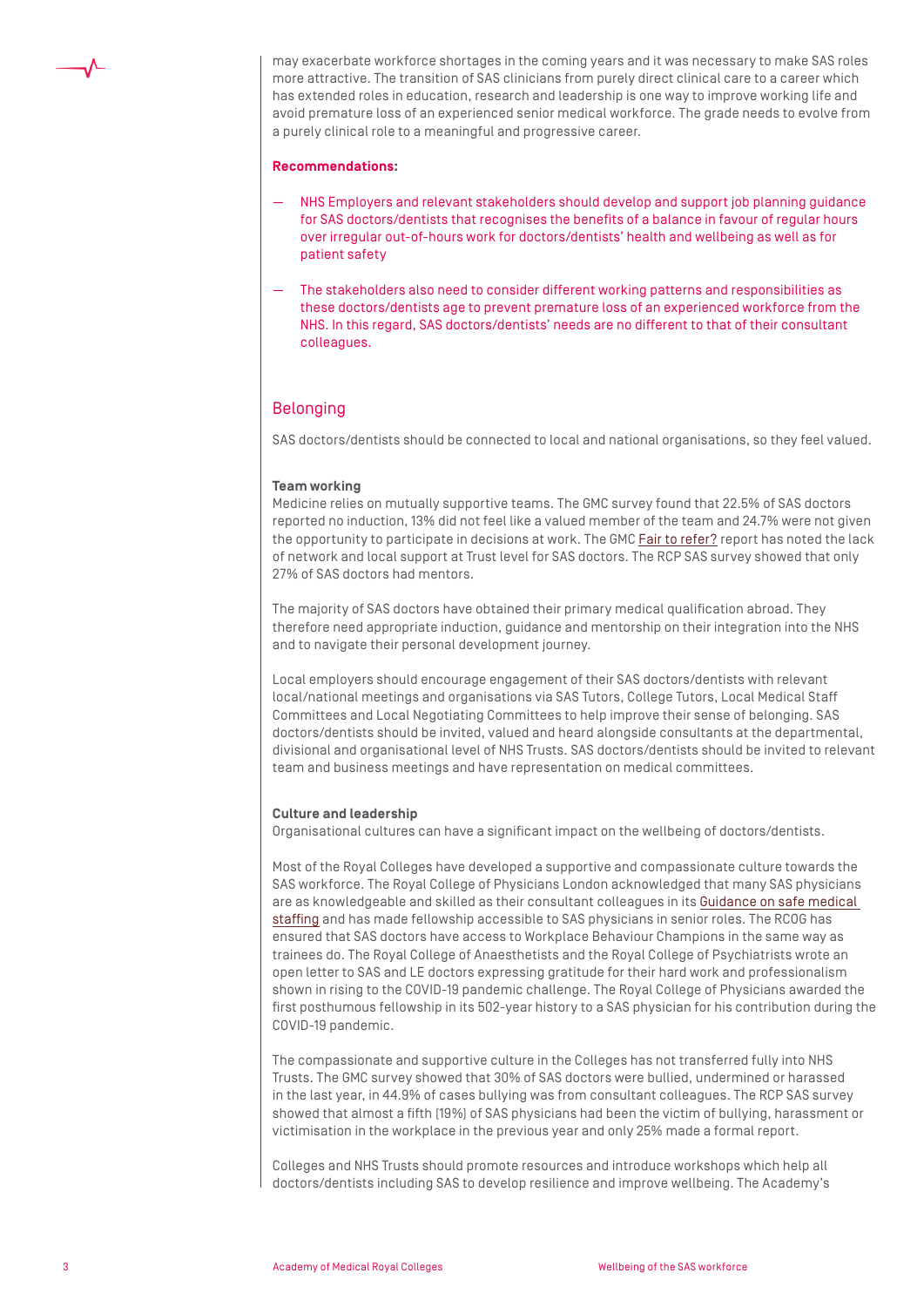Support for doctors webpage has valuable resources.

#### **Recommendation:**

— [Our NHS People,](https://people.nhs.uk/) the [Practitioner Health Programme,](https://www.practitionerhealth.nhs.uk/) Royal College/Faculty support offers (e.g. [RCSEd Anti-bullying and undermining campaign\)](https://www.rcsed.ac.uk/professional-support-development-resources/anti-bullying-and-undermining-campaign), [BMA wellbeing support services,](https://www.bma.org.uk/advice-and-support/your-wellbeing) the [Doctors' Support Network,](https://www.dsn.org.uk/) and initiatives like Schwartz Rounds should be inclusive of and promoted to SAS doctors/dentists.

[We are the NHS: People Plan for 2020/21](https://www.england.nhs.uk/wp-content/uploads/2020/07/We_Are_The_NHS_Action_For_All_Of_Us_FINAL_24_08_20.pdf) sets out actions to support transformation across the whole NHS. Though there is a collective aspiration across the four UK health systems to develop compassionate and inclusive leadership, translation into practice remains a challenge. The lack of implementation of the SAS Charter and SAS Development Guide shows that rhetoric has not been converted into reality. The NHS Employers [SAS survey of 2020](https://www.nhsemployers.org/-/media/Employers/Documents/Pay-and-reward/SAS-doctors/SAS-survey-March20.pdf) showed that certain principles of the SAS Charter were proving difficult to implement, of which the most challenging was for SAS doctors to be involved in organisational structures. The GMC survey analysis showed that SAS doctors who disagreed with the statement that their working environment was supportive reported higher levels of burnout. This highlights the effects of poor organisational culture and working relationships in NHS Trusts.

### **Recommendation:**

— Care Quality Commission (CQC) inspections and other quality assurance programmes should ensure that feedback is sought from the SAS workforce regarding their working conditions, team working, and the culture and leadership of NHS Trusts.

# **Competence**

SAS doctors/dentists should be better supported to deliver high-quality care.

#### **Autonomous practice**

The Royal College of Physicians London's [Guidance on safe medical staffing states](https://www.rcplondon.ac.uk/projects/outputs/safe-medical-staffing) that Tier 3 clinicians have overall responsibility for the care of patients. They are currently consultants, or associate specialist or specialty doctors above threshold 2. The RCP SAS survey showed that job satisfaction was higher among associate specialists, with 78% always or often enjoying their job, compared with 69% of other SAS grades. They were more likely to be working autonomously (75% compared to 45% of other grades), and twice as likely to be regularly asked to cover gaps in the consultant rota (35% compared to 17% of other grades). Almost three fifths said their hospital had no established process for them to develop autonomous practice.

### **Recommendation:**

— The BMA template for autonomous practice [endorsed](https://www.aomrc.org.uk/wp-content/uploads/2020/08/200221_SAS_Autonomous_practice_paper.pdf) by the Academy should be used by NHS Trusts to develop the autonomous practice of SAS.

#### **Extended roles – Education/ research/ management**

Facilitating involvement in education, research and management activity is one possible way of creating a better working environment. When the Royal College of Physicians London asked consultants to rank potential measures to improve job satisfaction in its 2018 survey, respondents favoured protected time for work other than direct clinical care.

The GMC survey showed that 6.5% of SAS had no SPA time and 58.4% had only 1 SPA, falling below the Academy recommendation for revalidation, and potentially precluding the practice or development of non-clinical skills that could benefit both the individual and local service needs.

## **Recommendation:**

— All SAS doctors/dentists should have access to opportunities on an equal basis to consultant colleagues to develop in extended roles.